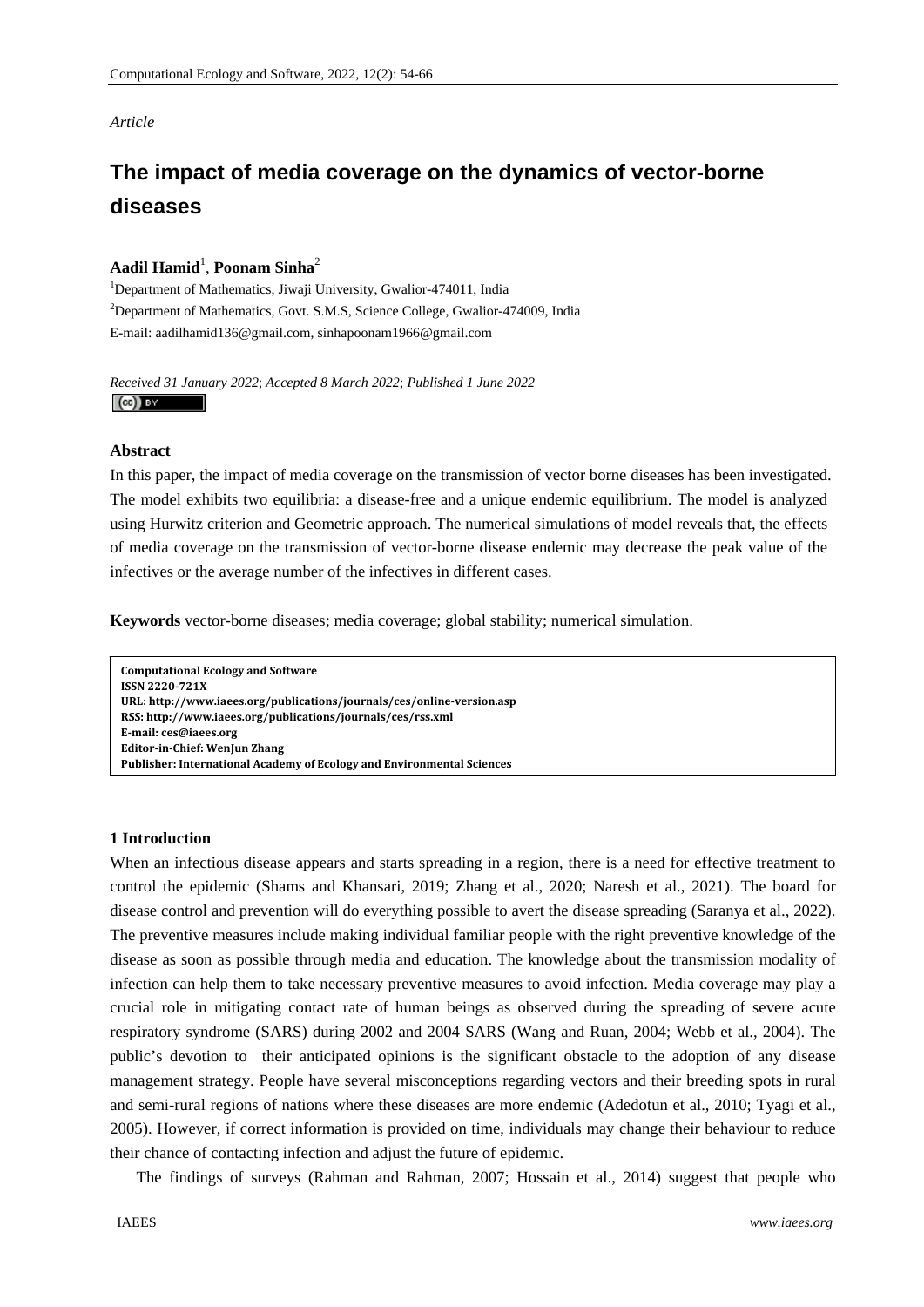regularly read articles or magazine or watch television corresponding to the public health, are more aware about the transmission of infection in comparison to those who do not do so. The change in behaviour of susceptible facing infection is due to the result of awareness programs that are run by media campaigns. The effort of information realised through media emphasize on the awearness of individual's about the transmission of infection and promote steps that can decrease the chance of being infected. (Kiss et al., 2010; Samanta et al., 2013) have proposed mathematical models analysing the the impact of media-sponsored public awareness campaigns on the transmission and control of epidemic. Cui et al. (2008) have studied impact of the media coverage on the spreading and control of the disease by considering a new incidence function. Many authors (Chunara et al., 2012; Misra et al., 2013, 2011a, b) have proposed diseases transmission models in a more evident way by incorporating media coverage into epidemic model. The media coverage or awareness programs are represented by equation or equations and included into disease transmission models. The compartmental disease models can also be incorporated by being associated to the changes in behaviour of individuals. The behavioural changes are expressed in terms of contact rates or other model terms and hence, the infection or incidence rates (Cui et al., 2008; Mummert and Weiss, 2013; Tchuenche et al., 2011; Xiao et al., 2015). Lu et al. (2017) introduced the change in behavior of an individual towards the infected individuals due to the awareness by media and analyzed an SEI model to study the impact of media on the spread and control of infectious diseases. Misra et al. (2018) studied the effect of television and social media advertisement on the transmission of infectious disease. Their analysis reviles that the increase in growth rate of cumulative number of television and social media advertisement after a threshold value destabilizes the system and periodic oscillations arise through Hopf-bifurcation. Srivastav et al. (2019) proposed mathematical model to study the effectiveness of the role of media on the spread of Zika virus. The study of model shows that media has a beneficial impact on the infected human as increase in media parameters, the equilibrium level of infected humans decreases. Kar et al. (2019) analyzed an SEIR epidemic model to assess the effect of media, considering saturated type of incidence rate and treatment control function. The media is assumed to be considered as treatment control as well as another disease control measure. Salman (2021) formulated an HIV/AIDS infectious disease model to study the effect of media coverage on the spread of the disease by incorporating a nonlinear function of the number of infective in the transmission term. In this article, we will focus at how media coverage affects the dynamics of host-vector dynamics by considering a Ross-Macdonald type model with a kind of new contact rate, where the population of the vector is described by a system for the susceptible and infected vector while the dynamics of the host is described by an SIR model.

The main purpose of this paper is to study the effectiveness of media coverage on vector-borne disease by including the new contact rate in transmission rate. Accordingly, we formulate a vector-host model in section 2. We calculate the reproduction number and the stability of disease-free equilibrium in section 3. The existence of the endemic equilibrium and proof of the stability of endemic equilibrium are discussed in Section 4. Numerical simulation and conclusion are given in Section 5 and Section 6, respectively. Appendices A and B explains the basic structure used to prove the global stability of endemic equilibrium.

#### **2 Mathematical Model**

In this section we assume that total population size at time t, given by  $N_1(t)$ , is divided into subclasses of individuals who are susceptible population of size  $S(t)$ , Infectious population of size  $I(t)$  and recovered population of size  $R(t)$ . Thus  $N_1(t) = S(t) + I(t) + R(t)$ . Furthermore, the total vector population size at time t is assumed to be  $N_2(t)$  and is divided into subclasses of vectors that are susceptible vector of size  $M(t)$ and infected vector of size  $V(t)$ . So we have  $N_2(t) = M(t) + V(t)$ . The mathematical model can be represented by the following non-linear differential equations.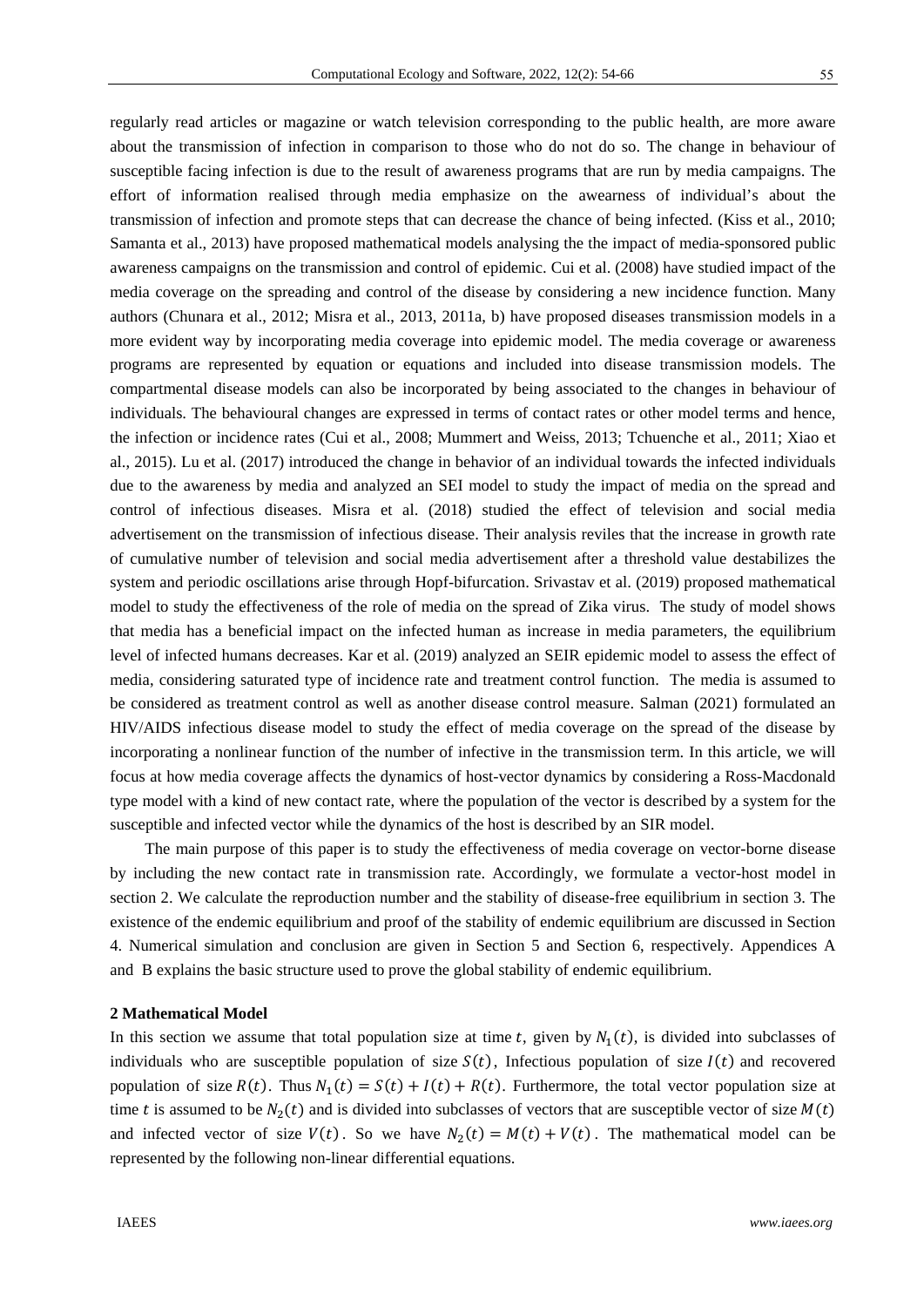$$
\frac{dS}{dt} = b_1 - \left(\lambda_1 - \frac{\lambda_2 I}{m+1}\right)SI - \beta_1 SV - \mu_1 S,
$$
  

$$
\frac{dI}{dt} = \left(\lambda_1 - \frac{\lambda_2 I}{m+1}\right)SI + \beta_1 SV - (d + \mu_1 + \gamma)I,
$$
  

$$
\frac{dR}{dt} = \gamma I - \mu_1 R
$$
 (1)  

$$
\frac{dM}{dt} = b_2 - \beta_2 MI - \mu_2 M,
$$
  

$$
\frac{dV}{dt} = \beta_2 MI - \mu_2 V,
$$

where  $b_1$  and  $b_2$  are the birth or immigrant rate for host and vector population respectively. We assume that vertical transmission in the host does not occur so that all newly recruited individuals are susceptible.  $\beta_1$  is the rate of Infection spread by the pathogen-carrier vectors. The per capita recovery rate of the hosts is given by  $\gamma$ .  $\lambda_1$  is the contact rate before media alert;  $\beta(I) = (\lambda_1 - \frac{\lambda_2 I}{m+1})$  denotes the contact rate after media alert and

brings down the transmission rate when the infection appear and cases are reported through media. The reduced rate of the transmission tends to its maximum value  $\lambda_1$ , as  $I \rightarrow \infty$  and when the infectious individuals are reported at m, the transmission rate equals half of the maximum  $\lambda_2$  (Liu and Cui, 2008). Since it is not possible that the media reports can completely cease the disease from spreading, therefore,  $\lambda_1 \geq \lambda_2$ . *m* is the reactive velocity of people and media coverage to the disease.  $d$  is disease induced death rate of host population.  $\mu_1$  and  $\mu_2$  natural death rates of host and vector population respectively. Since the recovered population  *appears only in third equation of system*  $(1)$ *. We have* 

$$
N_1' = b_1 - \mu_1 N_1
$$

which is derived by adding the host population of the system (1) and also,

$$
N_2' = b_2 - \mu_2 N_2,
$$

which is derived by adding the vector population of the system (1).

It is clear that  $\lim_{t \to \infty} N_1(t) = \frac{b_1}{\mu_1}$  and  $\lim_{t \to \infty} N_2(t) = \frac{b_2}{\mu_2}$ .

Therefore, the system  $(1)$  can be reduced as:

$$
\frac{dS}{dt} = b_1 - \left(\lambda_1 - \frac{\lambda_2 I}{m + I}\right) SI - \beta_1 SV - \mu_1 S,
$$
  

$$
\frac{dI}{dt} = \left(\lambda_1 - \frac{\lambda_2 I}{m + I}\right) SI + \beta_1 SV - \left(d + \mu_1 + \gamma\right) I,
$$
  

$$
\frac{dV}{dt} = \beta_2 \left(\frac{b_2}{\mu_2} - V\right) I - \mu_2 V.
$$
  
(2)

The values of R and M can be determined correspondingly from  $R = \frac{b_1}{\mu_1} - S - I$ , and  $M = \frac{b_2}{\mu_1} - V$  or from  $R' = \gamma I - \mu_1 R$  and  $M' = b_2 - \beta_2 M I - \mu_2 M$ , respectively. We need the non-negative solutions for biological reasons. The solutions lead us to study the system  $(2)$  in the closed set

$$
\Omega = \{ (S, I, V) \in \mathbf{R}_+^3 | 0 \le S + I \le \frac{b_1}{\mu_1}, \qquad 0 \le V \le \frac{b_2}{\mu_2}, \qquad S \ge 0, I \ge 0, V \ge 0 \},\
$$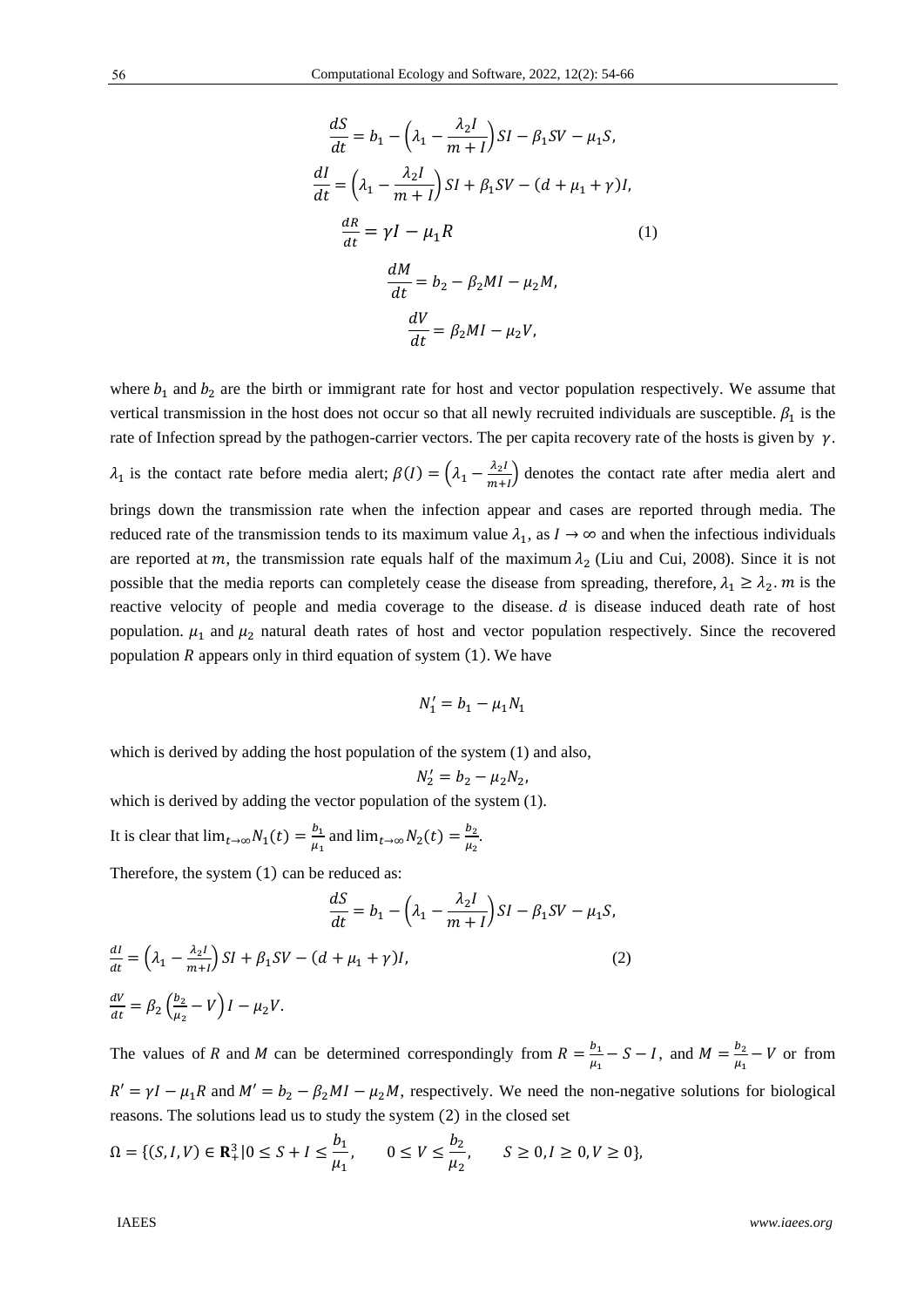where  $\mathbb{R}^3$  denotes the non-negative cone of  $\mathbb{R}^3$  including its lower dimensional faces. It can be verified that  $\Omega$ is positively invariant with respect to the system  $(2)$ .

#### **3 Disease Free Equilibrium and Reproduction Number**

The equilibria for the model (2), can be obtained by setting right hand side of model (2) equal to zero. The

model clearly has a unique disease free equilibrium point  $E_0$  in the region Ω, given by  $E_0 = \left(\frac{b_1}{\mu_1}, 0, 0\right)$ .

We will obtain the expression of reproduction number. The reproduction number denoted by  $\mathcal{R}_0$  and denoted by the number of secondary infection produced when a single infectious host is introduced into a totally susceptible population. We use the next generation matrix method described in Driessche and Watmough (2002) to define the reproduction number  $\mathcal{R}_0$  as:

Let  $x = (S, I, V)^T$ . Then the model (2) can be written as:

$$
\frac{dx}{dt} = \mathcal{F}(x) - \mathcal{V}(x),
$$

where

$$
\mathcal{F}(x) = \begin{pmatrix} \alpha_1 S^0 & \beta_1 S^0 \\ 0 & 0 \end{pmatrix} \text{and } \mathcal{V}(x) = \begin{pmatrix} d + \mu_1 + \gamma & 0 \\ -\frac{\beta_2 b_2}{\mu_2} & \mu_2 \end{pmatrix}
$$

$$
\mathcal{F}\mathcal{V}^{-1} = \begin{pmatrix} \left(\frac{\lambda_1 S^0}{(d + \gamma + \mu_1)} + \frac{\beta_1 \beta_2 S^0}{(d + \gamma + \mu_1)}\right) & \frac{\beta_1 S^0}{\mu_2} \\ 0 & 0 \end{pmatrix}.
$$

The reproduction number  $\mathcal{R}_0$ , denoted as the spatial radius  $\mathcal{F} \mathcal{V}^{-1}$  is given as:

$$
\mathcal{R}_0 = \left(\frac{\lambda_1 S^0}{(d + \gamma + \mu_1)} + \frac{\beta_1 \beta_2 S^0}{(d + \gamma + \mu_1)}\right),
$$
  
= 
$$
\left(\frac{\lambda_1 b_1}{\mu_1 (d + \gamma + \mu_1)} + \frac{\beta_1 \beta_2 b_1 b_2}{\mu_1 \mu_2^2 (d + \gamma + \mu_1)}\right).
$$

**Theorem-1** The disease-free equilibrium point E<sub>0</sub> is locally asymptotically stable if  $\mathcal{R}_0$  < 1 and ( $\mu_1$ (d +  $\mu_1$  +  $\gamma$ ) +  $\mu_1 \mu_2 > \lambda_1 b_1$ ) otherwise unstable.

**Proof.** The variational matrix at the disease free equilibrium point  $E_0$  of the model (2) is given as:

$$
J(x) = \begin{pmatrix} -\mu_1 & -\lambda_1 \frac{b_1}{\mu_1} & -\beta_1 \frac{b_1}{\mu_1} \\ 0 & \lambda_1 \frac{b_1}{\mu_1} - (d + \mu_1 + \gamma) & \beta_1 \frac{b_1}{\mu_1} \\ 0 & \beta_2 \frac{b_2}{\mu_2} & -\mu_2 \end{pmatrix}.
$$

From the characteristic equation, we obtain one root as  $-\mu_1$  and the remaining eigenvalue can be obtained from the following quadratic equation.

$$
a_2\lambda^2 + a_1\lambda + a_0 = 0,
$$

where

 $a_2 = \mu_1, a_1 = (\mu_1(d + \mu_1 + \gamma) + \mu_1\mu_2 - \lambda_1b_1)$ , and  $a_0 = \mu_1\mu_2(d + \mu_1 + \gamma)(1 - \mathcal{R}_0)$ . Using Routh-Hurwitz criterion, a second-degree polynomial with all the coefficients positive will obviously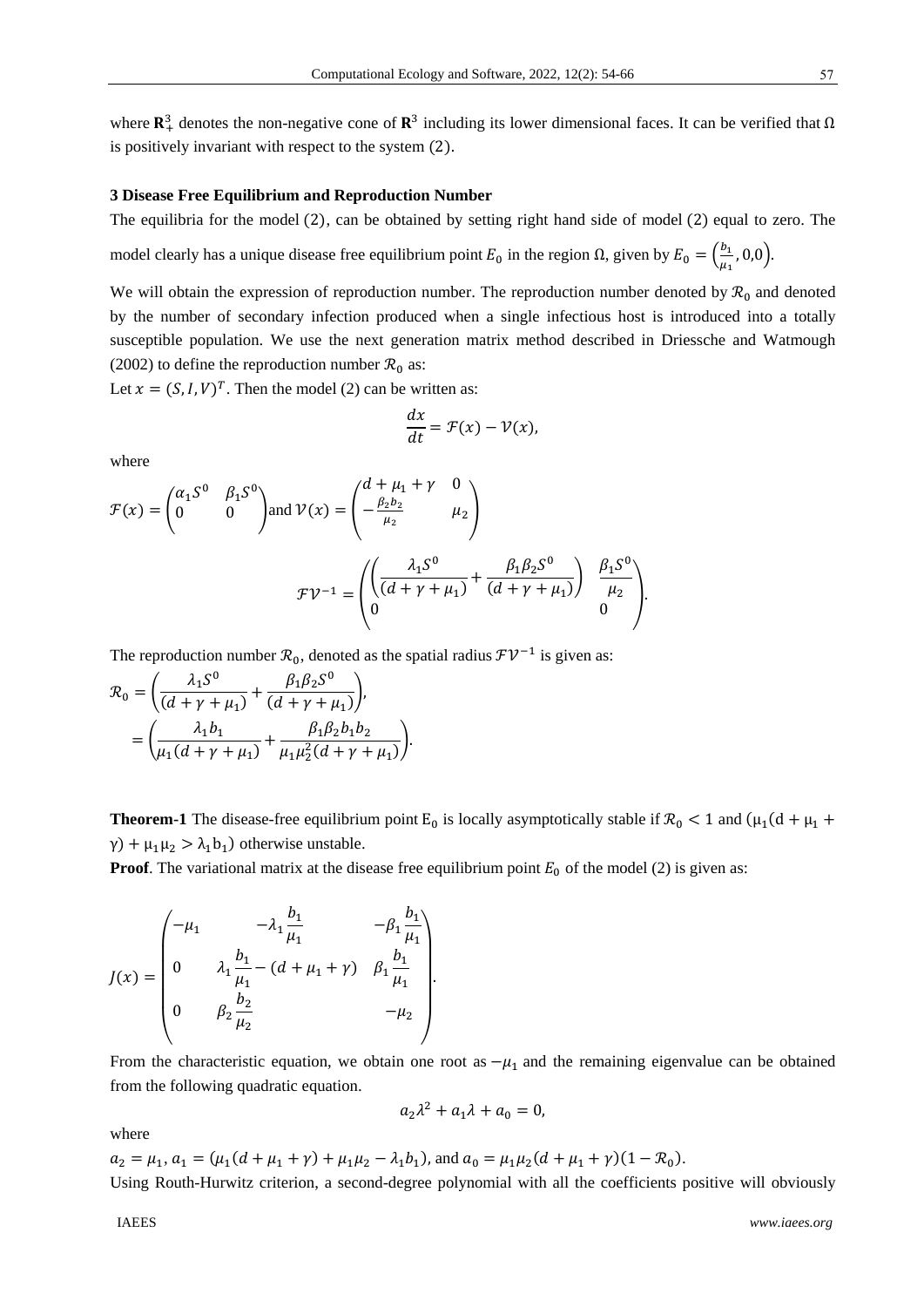have negative roots.

Now,  $a_1 > 0$  if  $(\mu_1(d + \mu_1 + \gamma) + \mu_1\mu_2 > \lambda_1b_1)$  and  $a_0 > 0 \Rightarrow \mathcal{R}_0 < 1$ . Hence the theorem.

#### **4 Existence of Endemic Equilibrium**

Let the left-hand side of each differential equations of the system  $(2)$  be zero, the endemic  $(S, I, M, V)$  satisfies  $(S > 0, I > 0, V > 0)$  and from equation third, we have

$$
V^* = \frac{\beta_2 b_2 I^*}{\mu_2(\beta_2 I^* + \mu_2)}.
$$

Using the value of  $V^*$  in equation first, we get

$$
S^* = \frac{\mu_2(m + I^*)(\beta_2 I^* + \mu_2)(d + \mu_1 + \gamma)}{\mu_2(\lambda_1 m + (\lambda_1 - \lambda_2)I^*)(\beta_2 I^* + \mu_2) + (\beta_1 \beta_2 b_2 m + \beta_1 \beta_2 b_2 I^*)}.
$$

Using the expression of  $V^*$  and  $S^*$  in equation second and the value of  $I^*$  can be obtained from the following equation

$$
a_3I^{*3} + a_2I^{*2} + a_1I^* + a_0 = 0.
$$
 (3)

where

$$
a_3 = \mu_2 \beta_2 (d + \mu_1 + \gamma)(\lambda_1 - \lambda_2),
$$
  
\n
$$
a_2 = (d + \mu_1 + \gamma)(m\lambda_1 \mu_2 \beta_2 + \mu_2^2 (\lambda_1 - \lambda_2) + \beta_1 \beta_2 b_2 + \mu_1 \mu_2 \beta_2) - b_1 \beta_2 (\lambda_1 - \lambda_2),
$$
  
\n
$$
a_1 = (d + \mu_1 + \gamma)(m\mu_2^2 \lambda_1 + m\beta_1 \beta_2 b_2 + m\mu_1 \mu_2 \beta_2 + \mu_1 \mu_2^2 (m\beta_2 + \mu_2)) - b_1 (\mu_2 (\lambda_1 - \lambda_2) + m\beta_2 \lambda_1 + \beta_1 \beta_2 b_2),
$$

$$
a_0 = m\mu_1\mu_2^2(d + \mu_1 + \gamma)(1 - \mathcal{R}_0).
$$

Now, we state the theorem given in (Burnside and Panton, 1892) to determine the existence of endemic equilibrium.

**Theorem-2** Every equation of an odd degree has at least one real root of a sign opposite to that of its last term*.*  Since it is assumed that  $\lambda_1 > \lambda_2$ . Therefore,  $a_3 > 0$ . Now, two cases arise:

**Case i**) when  $\mathcal{R}_0 > 1$ , then using the theorem 2, equation (3) has atleast one positive root.

Again two cases arise:

**Case ii**) when  $\mathcal{R}_0 > 1$ , and if  $a_1 < 0$ ;  $a_2 < 0$  then using Descarts rule of signs, equation (3) has exactly one Positive root.

**Case iii**)when  $\mathcal{R}_0 > 1$ , and if  $a_1 > 0$ ;  $a_2 > 0$  then using Descarts rule of signs, equation (3) has atleast one Positive root.

**Case iv**) when  $\mathcal{R}_0 \leq 1$  then using Discart's rule of signs equation (3) has no positive root.

Thus, we summarize the result as:

**Lemma 1** The system (2) has a unique endemic equilibrium point whenever  $\mathcal{R}_0 > 1$  and no positive endemic equilibrium when  $\mathcal{R}_0$  1.

## **4.1 Local stability of endemic equilibrium**

**Theorem-3** If  $\mathcal{R}_0 > 1$ , then the endemic equilibrium  $E^* = (S^*, I^*, V^*)$  of the system (2) is locally asymptotically stable in  $Ω$ .

**Proof.** We linearize the system (2) at the equilibrium  $E^* = (S^*, I^*, V^*)$  as: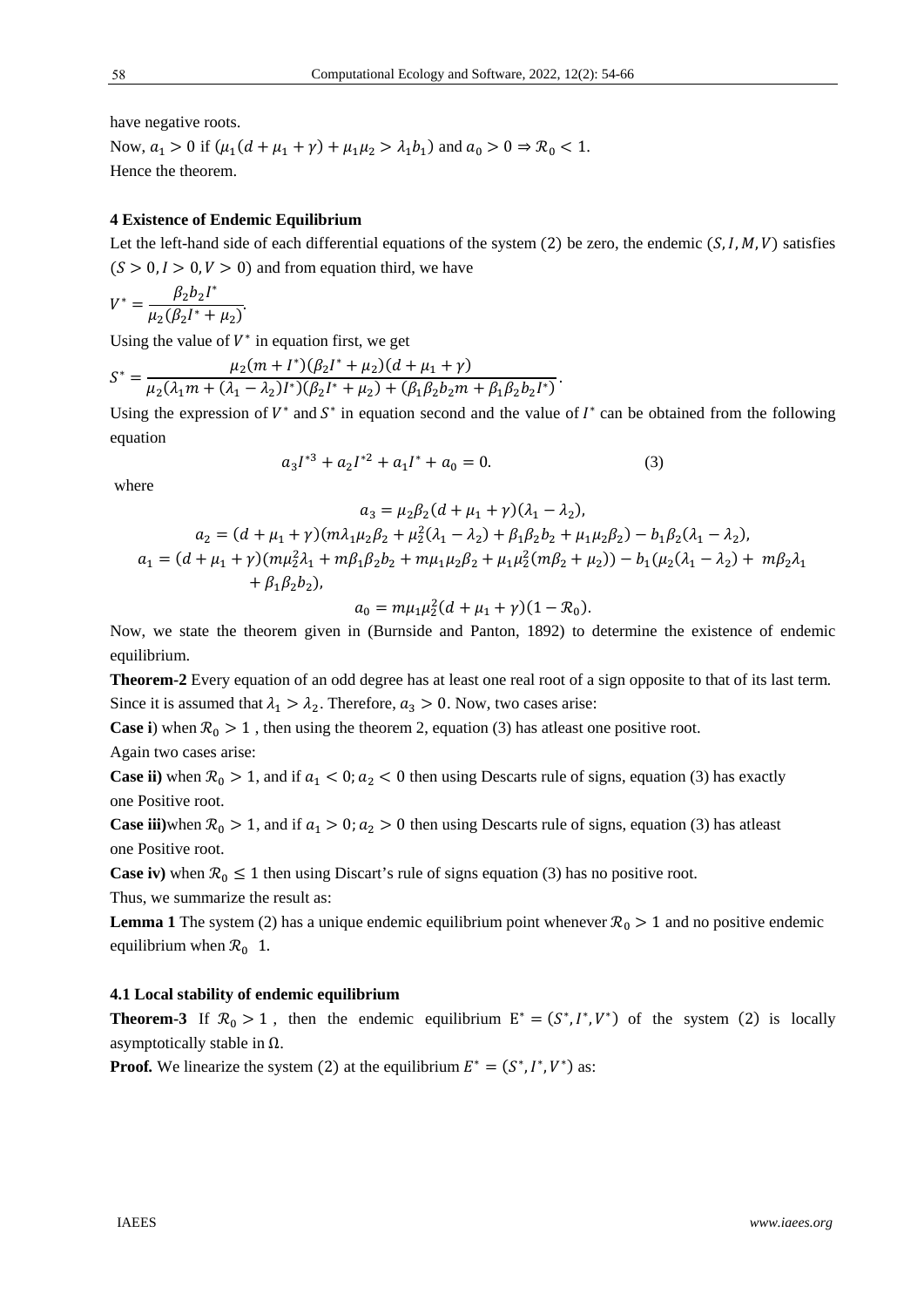$$
\mathcal{J}(x) = \begin{pmatrix}\n-\left(\lambda_1 - \frac{\lambda_2 I^*}{m + I^*}\right)I^* - \beta_1 V^* - \mu_1 & -\left(\lambda_1 S^* - \lambda_2 S^* \frac{mI^*}{(m + I^*)^2}\right) & -\beta_1 S^* \\
\left(\lambda_1 - \frac{\lambda_2 I^*}{m + I^*}\right)I^* + \beta_1 V^* & \left(\lambda_1 S^* - \lambda_2 S^* \frac{mI^*}{(m + I^*)^2}\right) - (d + \mu_1 + \gamma) & \beta_1 S^* \\
0 & -\beta_2 \left(\frac{b_2}{\mu_2} - V^*\right) & -\beta_2 I^* - \mu_2\n\end{pmatrix}.
$$

let

$$
A = \left(\lambda_1 - \frac{\lambda_2 I^*}{m + I^*}\right)I^* + \beta_1 V^* > 0,
$$
  

$$
B = -\left(\lambda_1 S^* - \lambda_2 S^* \frac{mI^*}{(m + I^*)^2}\right) < 0,
$$
  

$$
C = -(d + \mu_1 + \gamma) + \left(\lambda_1 S^* - \lambda_2 S^* \frac{mI^*}{(m + I^*)^2}\right) < 0.
$$

The roots can be obtained from the following characteristic equation

 $X^3 + c_3 X^2 + c_2 X + c_1 = 0$ ,

where

$$
c_3 = (A + \beta_2 I^* + \mu_1 + \mu_2 - C) > 0,
$$
  
\n
$$
c_2 = \left( (A + \mu_1)(\beta_2 I^* + \mu_2 - C) - \beta_1 \beta_2 S^* \left( \frac{b_2}{\mu_2} - V^* \right) - C(\beta_2 I^* + \mu_2) - AB \right) > 0,
$$
  
\n
$$
c_1 = \left( -C(A + \mu_1)(\beta_2 I^* + \mu_2) + \mu_1 \beta_1 \beta_2 S^* \left( \frac{b_2}{\mu_2} - V^* \right) - AB(\beta_2 I^* + \mu_2) \right) > 0.
$$

Since,

$$
c_1c_2 - c_3 = (\beta_2I^* + \mu_2 - C) \left( (A + \mu_1)(\beta_2I^* + \mu_2 - C) - C(\beta_2I^* + \mu_2) + \beta_1\beta_2S^* \left(\frac{b_2}{\mu_2} - V^*\right) \right) +
$$
  

$$
A\left( BC + \beta_1\beta_2S^* \left(\frac{b_2}{\mu_2} - V^*\right) \right) + \left( (A + \mu_1)(\beta_2I^* + \mu_1 - C) - AB \right) > 0.
$$
 Therefore, by using Routh Hurwitz

criteria, it is clear that all the eigenvalues of the system (2) have negative real parts if and only  $\mathcal{R}_0 > 1$ . Thus, endemic equilibrium  $E^*$  is locally asymptotically stable in  $\Omega$ . This proves the theorem.

## **4.2 Global stability of endemic equilibrium**

We now use the theory outlined in the Appendix A, in particular Theorem  $(A, 1)$ , to prove that endemic equilibrium  $E^*$  is globally asymptotically stable in  $\Omega$  as stated in Theorem (A. 1).

**Theorem-4** The endemic state  $E^*$  is locally and globally asymptotically stable for  $\mathcal{R}_0 > 1$ .

**Proof.** Let us take  $x = (S, I, V)$  and  $f(x)$  denote the vector field of the system (2). The Jacobian matrix  $\mathcal{J}(x) = \frac{\partial f}{\partial x}$  about x of the system (2) is given as:

$$
\mathcal{J}(x) = \begin{pmatrix} -\left(\lambda_1 - \frac{\lambda_2 I}{m + I}\right)I - \beta_1 V - \mu_1 & -\lambda_1 S + \frac{\lambda_2 S(mI)}{(m + I)^2} & -\beta_1 S \\ \left(\lambda_1 - \frac{\lambda_2 I}{m + I}\right)I - \beta_1 V & \lambda_1 S - \frac{\lambda_2 S(mI)}{(m + I)^2} - (\mu_1 + d + \gamma) & \beta_1 S \\ 0 & \lambda_2 \left(\frac{\beta_2}{\mu_2} - V\right) & -\lambda I - \mu_2 \end{pmatrix},
$$

and its second additive compound matrix  $\mathcal{J}^{[2]}$  (see Appendix-B) is obtained as

59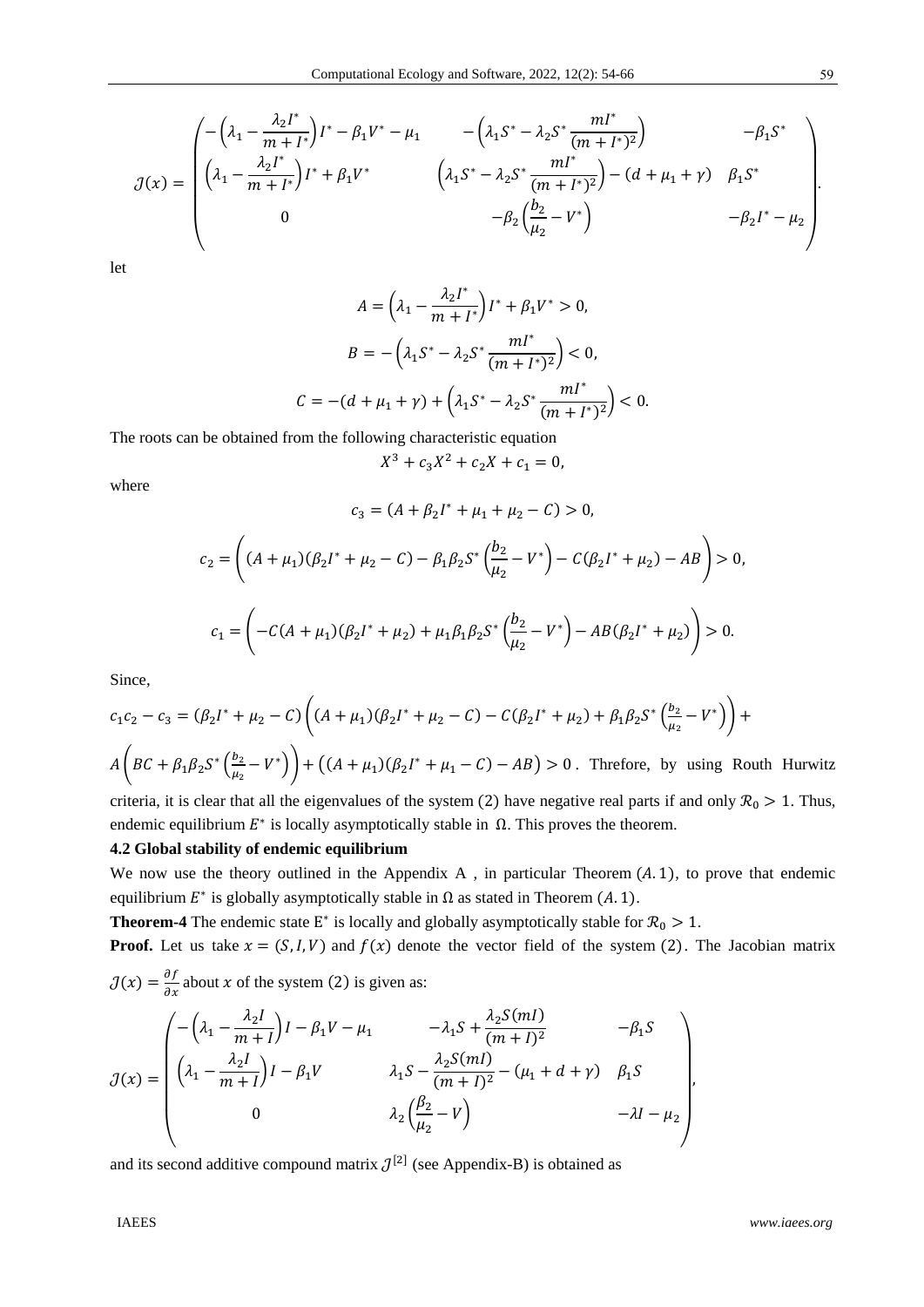$$
\mathcal{J}^{[2]} = \begin{pmatrix} A_{11} & \beta_1 S & \beta_1 S \\ \lambda_2 \left( \frac{b_2}{\mu_2} - V \right) & A_{22} & -\lambda_1 S + \lambda_2 S \frac{mI}{(m+I)^2} \\ 0 & \left( \lambda_1 - \frac{\lambda_2 I}{m+I} \right) I + \beta_1 V & A_{33} \end{pmatrix},
$$

where

$$
A_{11} = -\left(\lambda_1 - \frac{\lambda_2 I}{m+I}\right)I - \beta_1 V - \mu_1 + \lambda_1 S - \frac{\lambda_2 S(mI)}{(m+I)^2} - (\mu_1 + d + \gamma),
$$
  

$$
A_{22} = -\left(\lambda_1 - \frac{\lambda_2 I}{m+I}\right)I - \beta_1 V - \mu_1 - \lambda_2 I - \mu_2,
$$
  

$$
A_{33} = \lambda_1 S - \frac{\lambda_2 S(mI)}{(m+I)^2} - \lambda_2 I - \mu_2 - (\mu_1 + d + \gamma).
$$

Let us take the function  $P(X) = P(S, I, V) = diag\{1, \frac{I}{V}, \frac{I}{V}\}$  $\frac{1}{V}$ 

$$
PfP^{-1} = diag\{0, \frac{i}{I} - \frac{\dot{V}}{V}, \frac{i}{I} - \frac{\dot{V}}{V}\}.
$$

The matrix  $B = PfP^{-1} + PJ^{[2]}P^{-1}$  can be written in block form as

$$
B = \begin{pmatrix} B_{11} & B_{12} \\ B_{21} & B_{22} \end{pmatrix},
$$

where

$$
B_{11} = -\left(\lambda_1 - \frac{\lambda_2 I}{m+I}\right)I - \beta_1 V + \mu_1 - \lambda_1 S - \frac{\lambda_2 S(mI)}{(m+I)^2} - (\mu_1 + d + \gamma),
$$
  

$$
B_{12} = \left(\frac{\beta_1 SV}{I} - \frac{\beta_1 SV}{I}\right), B_{21} = \left(\frac{\lambda_2 I}{V} \left(\frac{b_2}{\mu_2} - V\right) - 0\right)^T,
$$

 $B_{22}$ 

$$
= \begin{pmatrix} -\left(\lambda_1 - \frac{\lambda_2 I}{m+I}\right)I - \beta_1 V - \mu_1 - \lambda_2 I - \mu_2 + \frac{i}{I} - \frac{\dot{V}}{V} & \lambda_1 S + \frac{\lambda_2 S(mI)}{(m+I)^2} \\ \left(\lambda_1 - \frac{\lambda_2 I}{m+I}\right)I - \beta_1 V & \left(\lambda_1 - \frac{\lambda_2 I}{m+I}\right)I - \beta_1 V - (\mu_1 + d + \gamma) + \frac{i}{I} - \frac{\dot{V}}{V} \end{pmatrix}
$$

Taking the vector norm  $|(\zeta, \vartheta, \omega)| = \max\{|\zeta|, |\vartheta| + |\omega|\}$  for all  $(\zeta, \vartheta, \omega) \in \mathbb{R}^3$  (Li and Muldowney, 1996), we have

 $\zeta(B) \leq \sup\{p_1, p_2\},\tag{4}$ where

$$
p_1 = \zeta_1(B_{11}) + |B_{12}|,
$$
  

$$
p_2 = \zeta_1(B_{22}) + |B_{21}|.
$$

 $\zeta_1$  denotes the Lozinskii measure with respect to the  $l_1$  norm. Therefore,

$$
p_2 = -\left(\lambda_1 - \frac{\lambda_2 I}{(m+I)}\right)I - \beta_1 V - \mu_1 + \lambda_1 S - \lambda_2 S \left(\frac{mI}{(m+I)^2}\right) - (\mu_1 + d + \gamma) + \frac{\beta_1 SV}{I} + \frac{i}{I} - \frac{\dot{V}}{V},
$$
\n(5)

$$
p_2 = \max\left\{-\mu_1 - \lambda_2 I - \mu_2 + \frac{i}{I} - \frac{\dot{v}}{v}, -\lambda_2 I - \mu_2 + \frac{i}{I} - \frac{\dot{v}}{v}\right\} + \frac{\lambda_2 I}{v} \left(\frac{b_2}{\mu_2} - V\right).
$$
(6)

Rewriting the second and the third equations of the model (2), we obtain, respectively,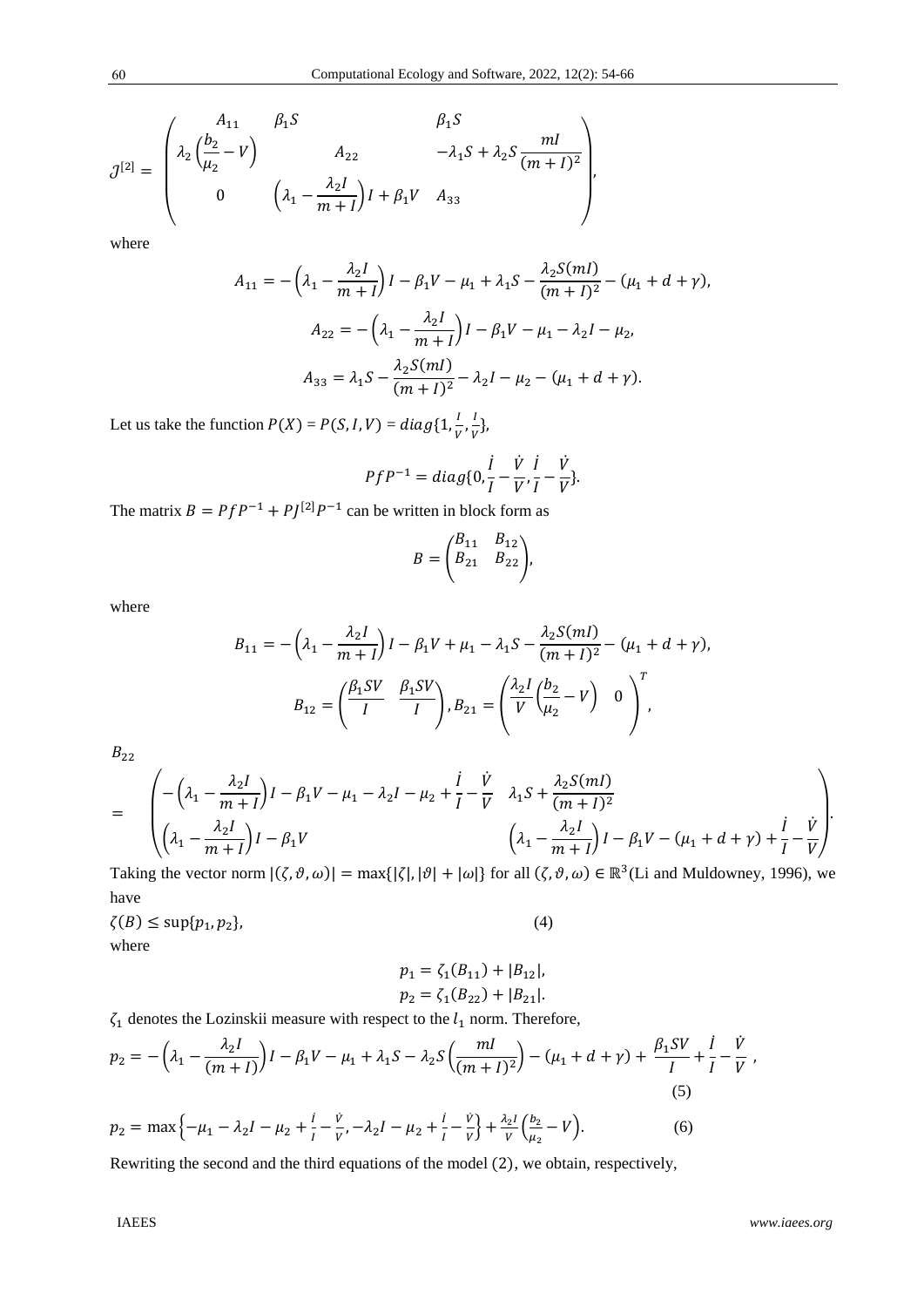$$
\frac{i}{I} + (\mu_1 + d + \gamma) = \left(\lambda_1 - \frac{\lambda_2 I}{m + I}\right)S + \frac{\beta_1 SV}{I},\tag{7}
$$

$$
\frac{\dot{V}}{V} = \frac{\lambda_2 I}{V} \left(\frac{b_2}{\mu_2}\right) I - \mu_2. \tag{8}
$$

Substituting  $(7)$  into  $(5)$  and  $(8)$  into  $(6)$ , we have

$$
p_1 = \frac{i}{I} - (\lambda_1 I + \lambda_1 S + \mu_1 + \beta_1 V),
$$
\n(9)

$$
p_2 = \frac{i}{I} - (\mu_1 + \lambda_2 I). \tag{10}
$$

which implies

$$
\zeta(B) = \sup\{p_1, p_2\} \le \frac{l}{l} - \mu_1 + \max \ \{\lambda_1 l + \lambda_1 S + \beta_1 V, \lambda_2 l\},\
$$

i.e.  $\zeta(B) = \sup\{p_1, p_2\} \le \frac{i}{l} - \mu_1 + c$ ,

where  $c = \max\{\lambda_1 I + \lambda_1 S + \beta_1 V, \lambda_2 I\}.$ 

This holds along each solution  $(S(t), I(t), V(t))$  of the system with  $(S(0), I(0), V(0)) \in K$ , where K is the compact absorbing set. We have

$$
\frac{1}{t}\int_0^t \zeta(B) \, dI \le \frac{1}{t}\log\frac{I(t)}{I(0)} - (\mu + c),
$$

 $d = (\mu_1 + c)$ , which implies that

$$
\bar{q} = \lim_{t \to \infty} \text{supsup} \frac{1}{t} \int_0^t \zeta(B) \, dt \le -\frac{d}{2} < 0.
$$

Thus, by result of Li and Muldowney (1996), it implies that  $E^*$  is globally as asymptotically stable.

# **5 Numerical Simulation**

The primary aim of the present study is to investigate the impact of media coverage the spread of vector borne disease. Therefore, we perform a comprehensive numerical study to gauge the impact of media coverage related parameters on the disease dynamics. we integrate the systems by fourth order Runge-Kutta method using MATLAB 2018a. To study the dynamical behaviour of the system (2), numerical simulation of the system is done by using the following parameters.

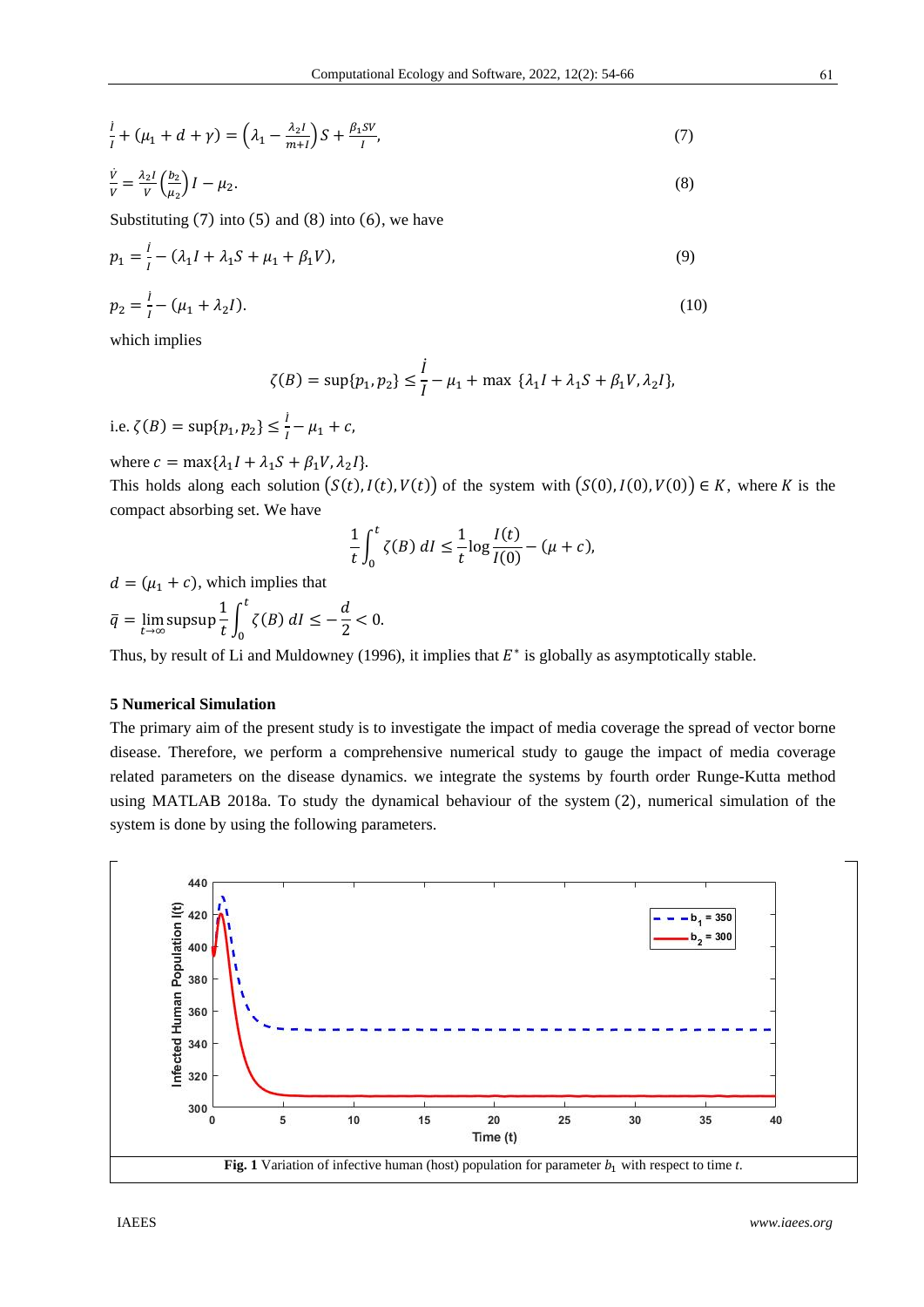Fig. 1 show the variation of infective human population with time for the parameter  $\lambda_2$ , the media coverage parameter. It is seen that when  $\lambda_2 = 0$ , the infective human population significantly increases as compared to when  $\lambda_2 \neq 0$ . Therefore, it suggests that in presence of effective media coverage there is delay in the appearance of the peak of infection, and there by decrease in the number of infected individuals. It shows that effectual media coverage is beneficial for the control of vector born disease. As we are aware of the fact that as soon as more and more infected people are reported by the media, the susceptible will take preventive methods by themselves from being infected. Fig. 2 show the variation of infective human population with time for the parameter  $b_1$ . It is clear from the Fig. 2 that as the immigration rate of host population increases, the susceptible population increases thereby increasing the infective population. Fig. 3 show the variation of infective human population with time for the parameter  $\lambda_1$ . It is clear from the figure that as the contact rate (without media coverage)  $\lambda_1$  increases the infective population is also significantly increased.





IAEES *www.iaees.org*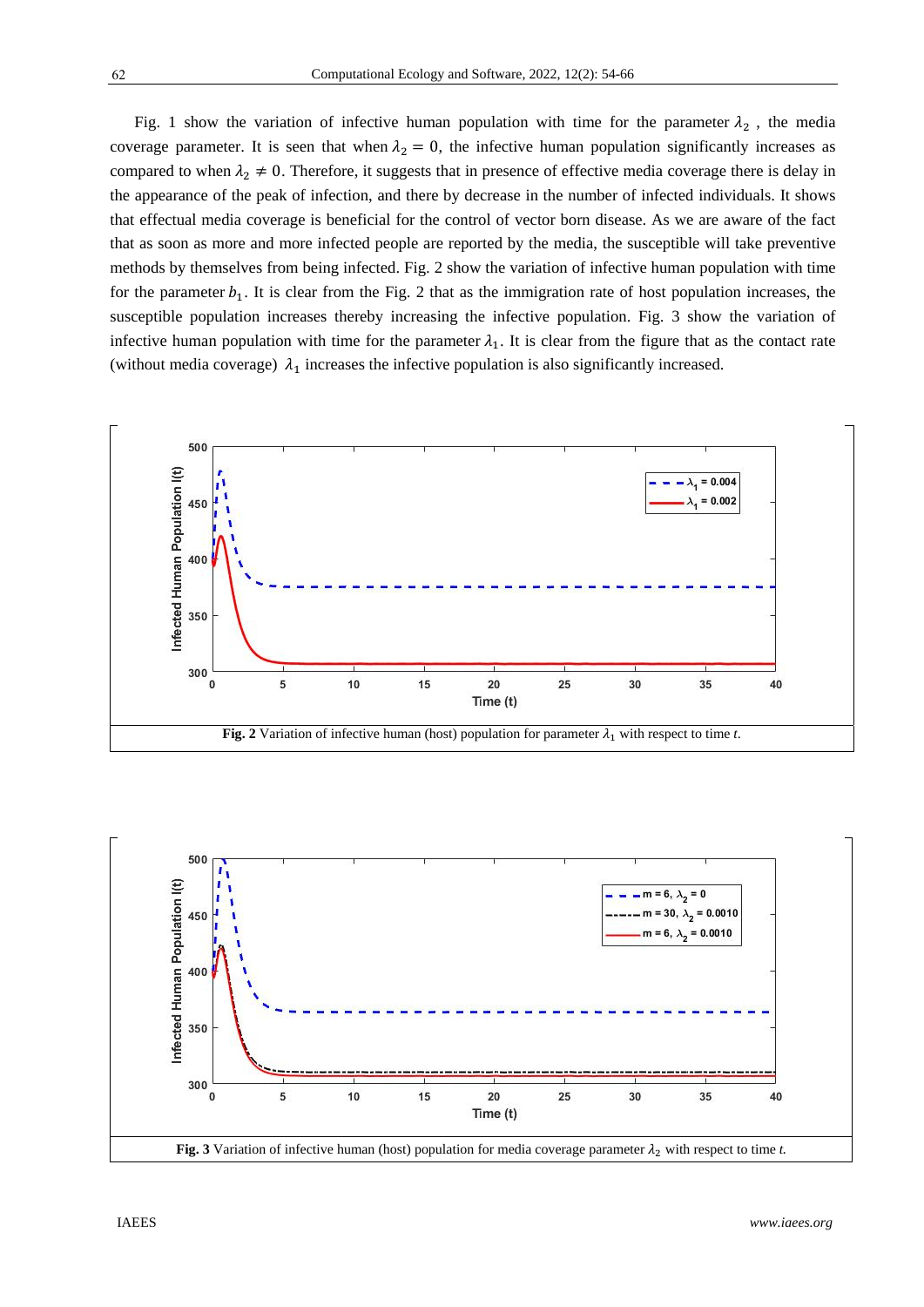## **6 Conclusion**

In this paper, we developed and analyzed a mathematical model to study the impact of vector borne diseases. We have studied the stability of the disease free equilibrium and the endemic equilibrium for the system (2). The expression for the Reproduction number  $\mathcal{R}_0$ , suggest that the media coverage doesn't have any effect on the reproduction number. It can be easily analyzed that m and  $\lambda_2$  doesn't change the stability condition for endemic equilibrium, instead, only coordinates of endemic equilibrium are changed. The expression of the

media coverage function  $\lambda(I) = (\lambda_1 - \frac{\lambda_2 I}{m+1})$  clearly indicates that as the value of m decreases, the spread of of

disease will decrease. It suggests that as soon as the infection starts to spread, the media should report the current situation and suggest various methods for the protection from infection.

# **Appendix A**

In this Appendix we briefly outline geometric approach method of Li and Muldowney (1996) to study the global stability of endemic equilibrium point  $x^*$ . The method is briefly discussed as:

Consider

 $\dot{x} = f(x)$ ,(A.1)

where  $f: D \to \mathbb{R}^n$ ;  $D \subset \mathbb{R}^n$  is an open set and simply connected and  $f \in C^1(D)$ .

Let  $x(t, x_0)$  be the solution of equation (A. 1).

We assume that

 $(H_1)$ : a compact absorbing set exists i.e.  $K \subset D$ ,

 $(H_2)$ : there exists a unique equilibrium for  $(A, 1)$  denoted by  $x^*$  in D,

are satisfied. If all the trajectories in D converge to  $x^*$  and are locally stable, then the point  $x^*$  is known to be globally stable in  $D$ . The global stability principal of Li and Muldowney (1996) for an autonomous system is presented as follows.

**Lemma A.1.1** Let the two conditions  $(H_1)$  and  $(H_2)$  hold, assuming that  $(A.1)$  satisfies the Bendixson criteria (robustness under  $\mathcal{C}^1$ ) for local perturbations of  $f(x)$  at all non-equilibrium, non-wandring points for  $(A. 1.1)$ . Then  $x^*$  is globally stable in D, provided it is stable.

 The robustness which is required by lemma A.1.1 is proved by the following Bendixson criterion given in Li and Muldowney (1993). Let  $P(x)$  represents  $\binom{m}{2} \times \binom{m}{2}$  a matrix valued function i.e.  $C^1$  on D. Also  $P^{-1}$ 

exists and is continuous for  $x \in K$ , the compact absorbing set.

We define the quantity  $\bar{q}$  as,

$$
\overline{q} = \lim_{t \to \infty} \text{supsup} \frac{1}{t} \int_0^t \Im \left( B(x(s, x_0)) \right) ds,
$$

where

$$
B = P_f P^{-1} + P J^{[2]} P^{-1}.
$$

Here the matrix 
$$
P_f
$$
 is

$$
(P_{ij}(x))_f = \left(\frac{\partial P_{ij}(x)}{\partial x}\right)^T f(x) = \nabla P_{ij}(x).
$$

The matrix  $I^{[2]}$  represents the second additive compound matrix of the Jacobean matrix  $J(x) = Df(x)$ .

Let  $\mathfrak{I}(B)$  represents the Lozinskii measure of B with respect to the vector norm . in  $\mathbb{R}^M$ ,

where  $M = \binom{m}{2}$  is defined by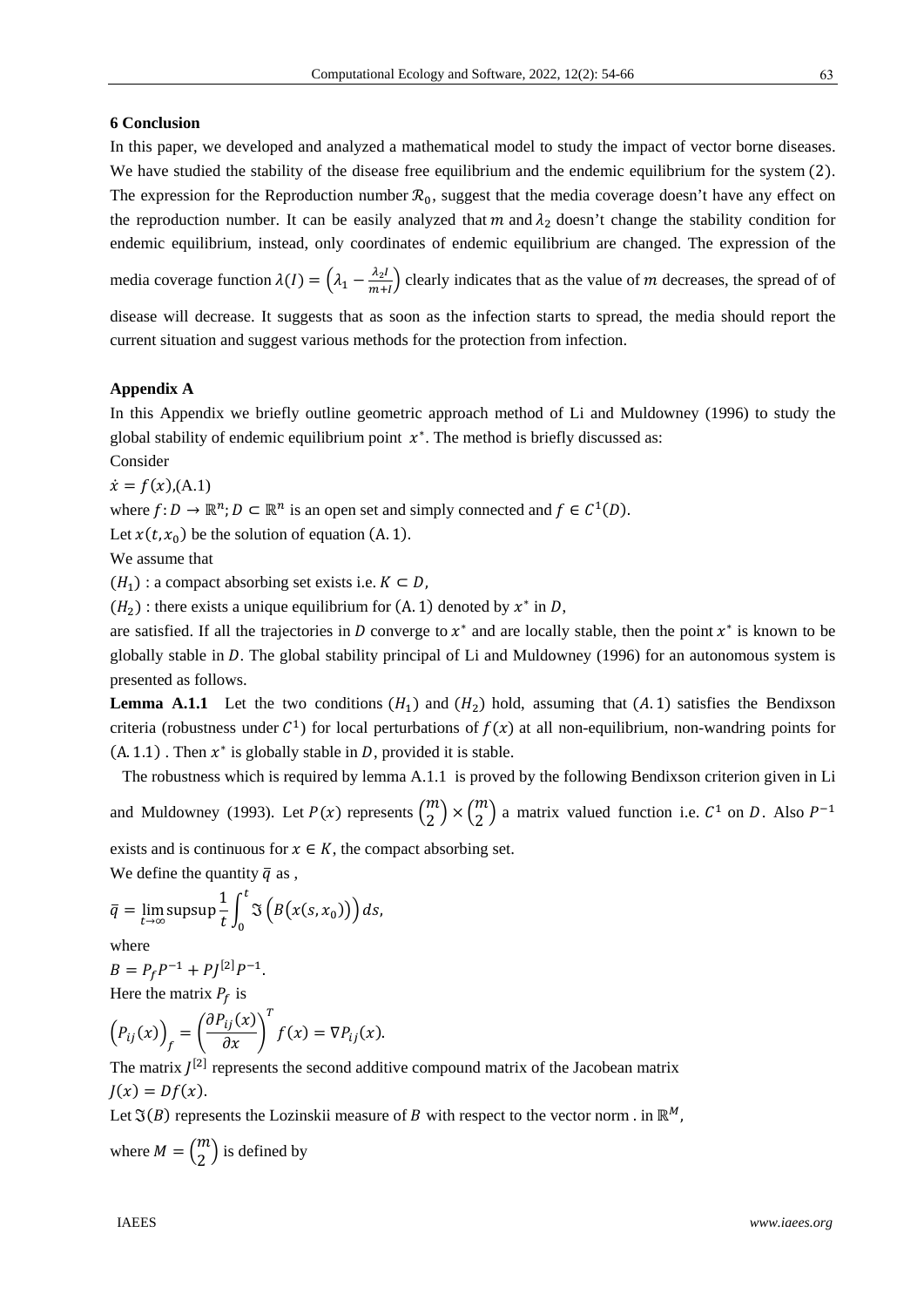$\mathfrak{I}(B) = \lim_{h \to 0^+}$  $\frac{1+hB-1}{h}$ .

It has been proved in Lahrouz et al. (2011) that D is simply connected, then the condition  $\bar{q} < 0$  deletes the presence of any orbit that gives rise to a simply closed rectifiable curve which is invariant for  $(A, 1)$ . The global stability result which is proved in Li and Muldowney (1996) is stated as follow:

**Lemma A.1.2** Let the simple connectivity of D together with  $(H_1)$  and  $(H_2)$  hold. Then  $E^*$ , the endemic equilibrium point of  $(A, 1)$  is stable globally in D if  $\bar{q} < 0$ . We find the global stability of endemic equilibrium using the approach of Li and Muldowney (1996). The uniform persistence exists in case  $E_0$  is unstable (Freedman et al., 1994), i.e., there exists a constant  $a > 0$  such that any solution  $(S(t), I(t), V(t))$  with  $(S(0), I(0), V(0))$  in the orbit of the system  $(2)$  satisfies

$$
\liminf_{t \to \infty} S(t) > a, \quad \liminf_{t \to \infty} I(t) > a, \quad \liminf_{t \to \infty} V(t) > a,
$$

where  $a > 0$ .

**Theorem-A.1** Assume that D is simply connected and that assumptions  $(H_1)$ ,  $(H_2)$  hold. Then the unique equilibrium  $x^*$  of (A.1) is globally stable in D if  $\bar{q}_2 < 0$ .

#### **Appendix B**

The second additive compound matrix of A is a  $\binom{m}{2} \times \binom{m}{2}$  matrix and satisfies the property  $(A + B)^{[2]} =$  $A^{[2]} + B^{[2]}$ . In particular, when  $n = 2$ , we have  $A_{2 \times 2}^{[2]} = tr A^{[2]}$ . When  $n = 3$ , the second additive compound matrix of  $A = (a_{ij})$  is

$$
A^{[2]} = \begin{pmatrix} a_{11} + a_{22} & a_{23} & -a_{13} \\ a_{32} & a_{11} + a_{33} & a_{12} \\ -a_{31} & a_{21} & a_{22} + a_{33} \end{pmatrix}.
$$

A comprehensive survey on compound matrices and their relations to differential equations is given in Muldowney (1990).

#### **References**

- Adedotun AA, Morenikeji OA, Odaibo AB, et al. 2010. Knowledge, attitudes and practices about malaria in an urban community in south-western Nigeria. Journal of Vector Borne Diseases, 47(3): 155-159
- Burnside WS, Panton AW. 1892. The Theory Of Equations: With An Introduction To The Theory of Binary Algebraic Forms. Hodges, Figgis, Ireland
- Chunara R, Jason RA, Brownstein JS. 2012. Social and news media enable estimation of epidemiological patterns early in the 2010 Haitian cholera outbreak. American Journal of Tropical Medicine and Hygiene, 86(1): 39
- Cui J, Sun Y, Zhu H. 2008.The impact of media on the control of infectious diseases. Journal of Dynamics and Differential Equations, 20(1): 31-53
- Driessche PV, Watmough J. 2002. Reproduction numbers and sub-threshold endemic equilibria for compartmental models of disease transmission. Mathematical Biosciences, 180(1-2): 29-48
- Freedman HI, Ruan S, Tang M. 1994. Uniform persistence and flows near a closed positively invariant set. Journal of Dynamics and Differential Equations, 6(4): 583-600
- Hossain M, Mani KC, Sidik SM, Shahar HK, Islam R. 2014. Knowledge and awareness about STDs among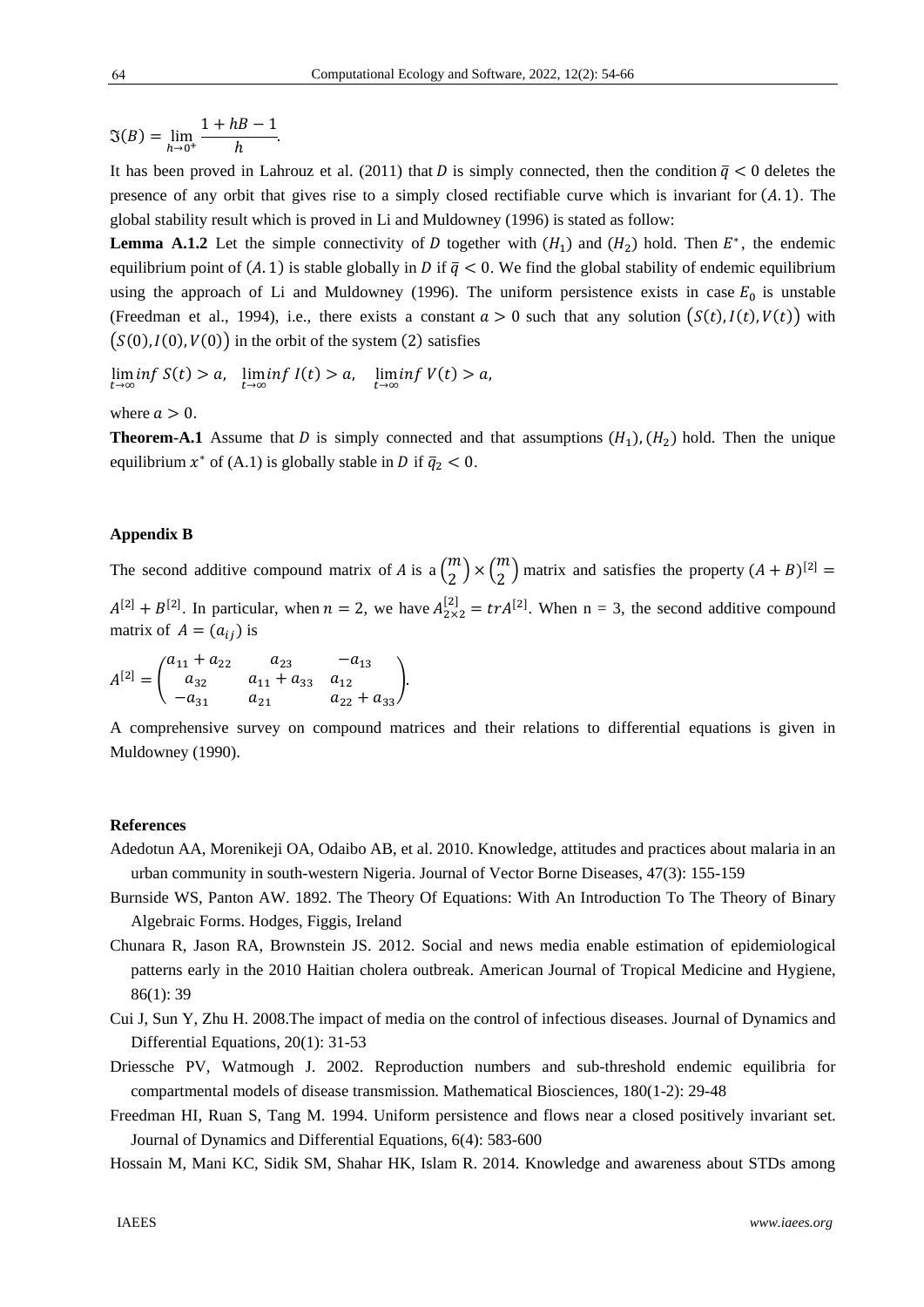women in bangladesh. BMC Public Health, 14(1): 1-7

- Kar TK, Nandi SK, Jana S, Mandal M. 2019. Stability and bifurcation analysis of an epidemic model with the effect of media. Chaos, Solitons and Fractals, 120: 188-199
- Kiss IZ, Cassell J, Recker M, Simon P L. 2010. The impact of information transmission on epidemic outbreaks. Mathematical Biosciences, 225(1): 1-10
- Lahrouz A, Omari L, Kiouach D. 2011. Global analysis of a deterministic and stochastic nonlinear SIRS epidemic model. Nonlinear Analysis: Modelling and Control, 16(1): 59-76
- Li MY, Muldowney J S. 1993. On Bendixsonâzs criterion. Journal of Differential Equations, 106: 27-39
- Li MY, Muldowney JS. 1996. A geometric approach to global-stability problems. SIAM Journal on Mathematical Analysis, 27(4): 1070-1083
- Liu Y, Cui JA. 2008. The impact of media coverage on the dynamics of infectious disease. International Journal of Biomathematics, 1(1): 65-74
- Lu X, Wang S, Liu S, Li J. 2017. An SEI infection model incorporating media impact. Mathematical Biosciences and Engineering, 14(5): 1317
- Misra AK, Rai RK, Takeuchi Y. 2018. Modeling the control of infectious diseases: Effects of TV and social media advertisements. Mathematical Biosciences and Engineering, 15(6): 1315
- Misra AK, Sharma A, Li J. 2013. A mathematical model for control of vector borne diseases through media campaigns. Discrete and Continuous Dynamical Systems-B, 18(7): 1909
- Misra AK, Sharma A, Shukla JB. 2011a. Modeling and analysis of effects of awareness programs by media on the spread of infectious diseases. Mathematical and Computer Modelling, 53(5-6): 1221-1228
- Misra AK, Sharma, Singh V. 2011b. Effect of awareness programs in controlling the prevalence of an epidemic with time delay. Journal of Biological Systems, 19(2): 389-402
- Muldowney JS. 1990. Compound matrices and ordinary differential equations. Rocky Mountain Journal of Mathematics, 20(4)
- Mummert A, Weiss H. 2013. Get the news out loudly and quickly: the influence of the media on limiting emerging infectious disease outbreaks. PloS one, 8(8): e71692
- Naresh R, Verma SR, Shukla JB, Agarwal M. 2021. Analysis of a model for carrier dependent infectious diseases with sanitation as a control strategy. Computational Ecology and Software, 11(1): 1-20
- Rahman MS, Rahman ML. 2007. Media and education play a tremendous role in mounting AIDS awareness among married couples in Bangladesh. AIDS Research and Therapy, 4(1): 1-7
- Salman SM. 2021. Memory and media coverage effect on an HIV/AIDS epidemic model with treatment. Journal of Computational and Applied Mathematics, 385: 113203
- Samanta S, Rana S, Sharma A, Misra AK, Chattopadhyay J. 2013. Effect of awareness programs by media on the epidemic outbreaks: A mathematical model. Applied Mathematics and Computation, 219(12): 6965- 6977
- Saranya S, Vijaya S, Rekha E. 2022. Susceptible-Infected-Treatment model with disease infection in prey population recovered by treatment. Computational Ecology and Software, 12(1): 12-22
- Shams B, Khansari M. 2019. Average reachability: A new metric to estimate epidemic growth considering the network structure and epidemic severity. Network Biology, 9(3): 42-57
- Srivastav AK, Goswami NK, Ghosh M, Li XZ. 2018. Modeling and optimal control analysis of Zika virus with media impact. International Journal of Dynamics and Control, 6(4): 673-1689
- Tchuenche JM, Dube N, Bhunu CP, Smith RJ, Bauch CT. 2011. The impact of media coverage on the transmission dynamics of human influenza. BMC Public Health, 11(1): 1-14
- Tyagi P, Roy A, Malhotra MS. 2005. Knowledge, awareness and practices towards malaria in communities of